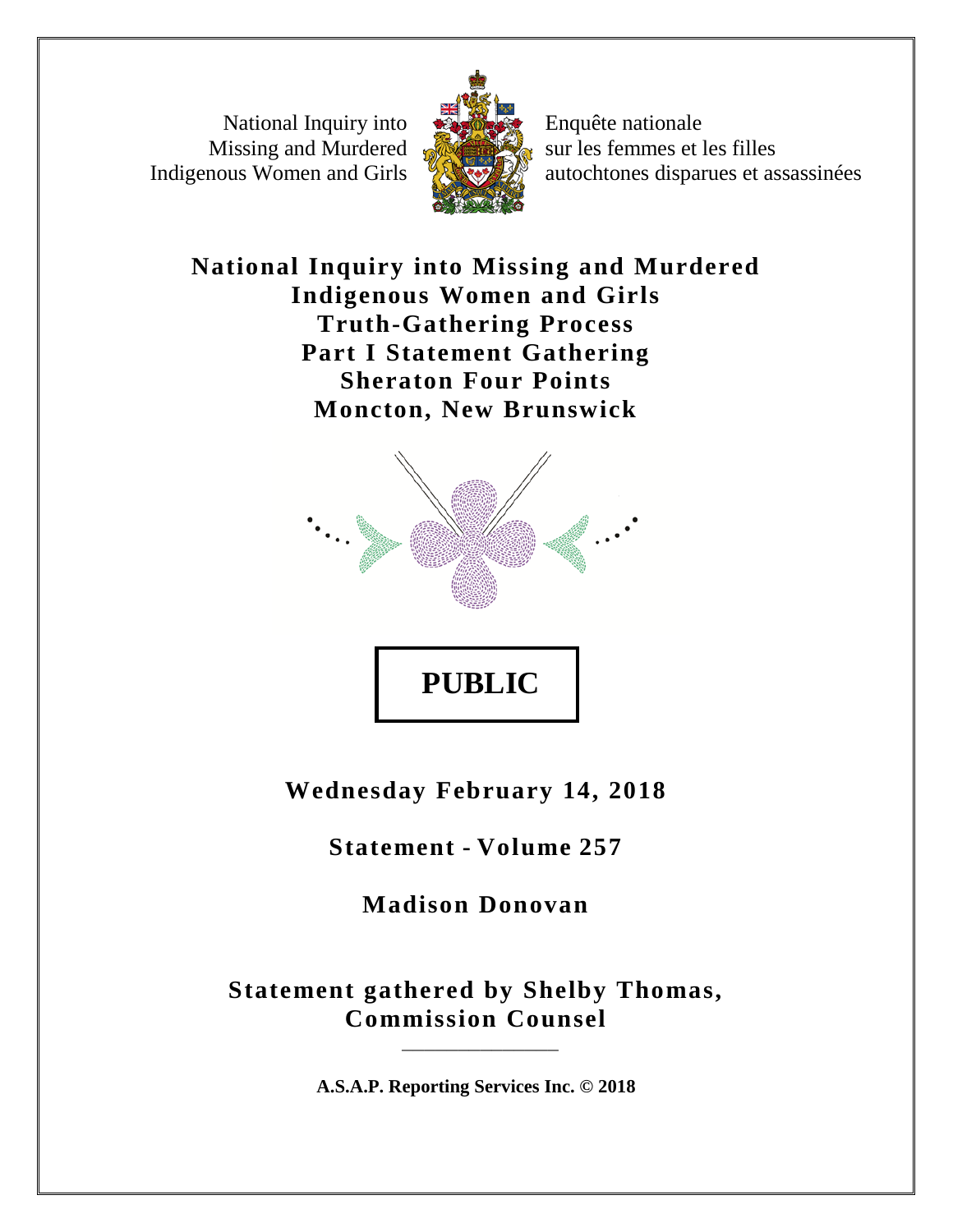## **TABLE OF CONTENTS**

| Statement Volume 257<br>Witness: Madison Donovan<br>February 14, 2018 | <b>PAGE</b> |
|-----------------------------------------------------------------------|-------------|
|                                                                       |             |
| Reporter's Certification 23                                           |             |
| Statement Gatherer: Shelby Thomas, Commission Counsel                 |             |

**Documents submitted with testimony: none.**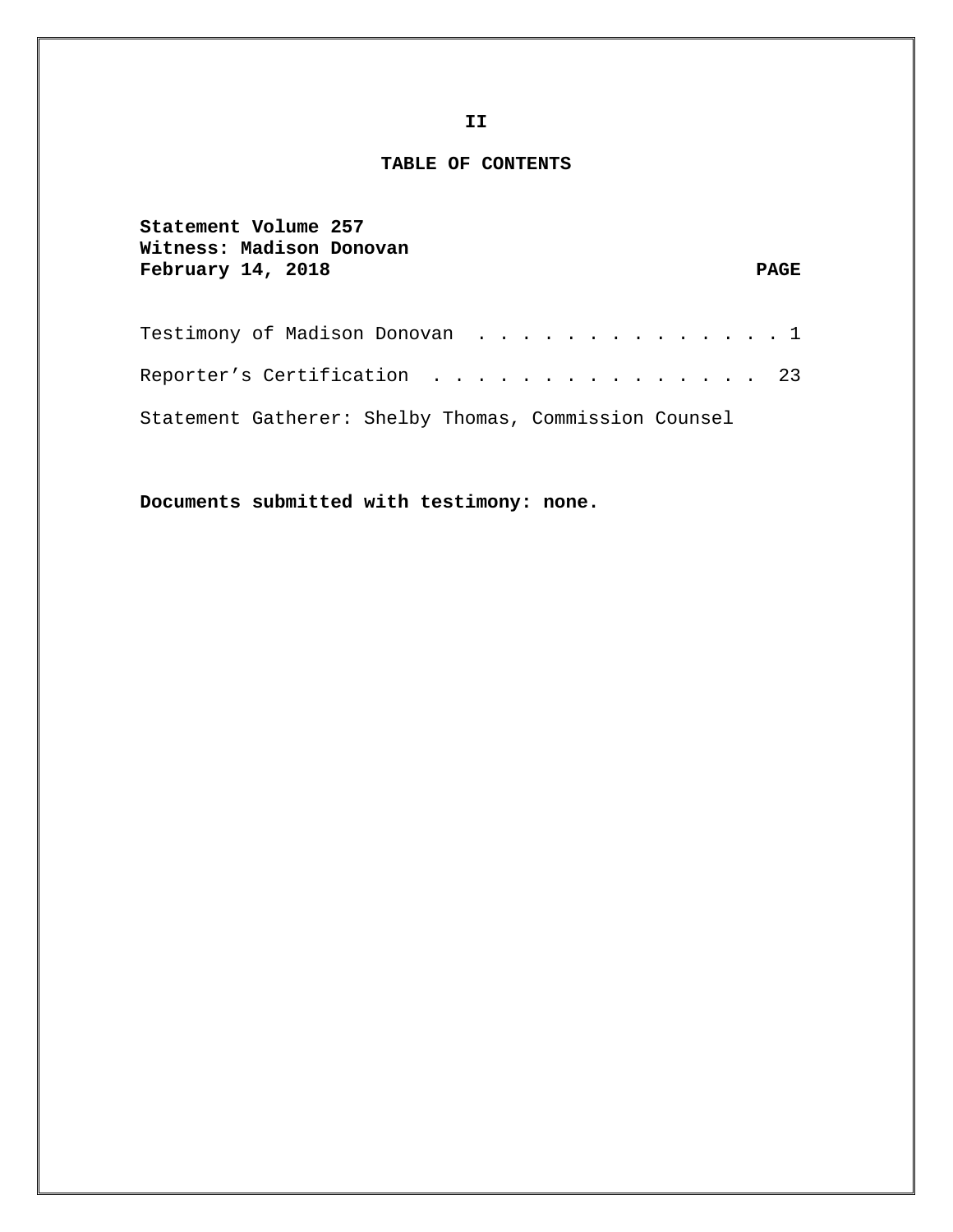**Statement - Public 1 Madison Donovan**

1 Moncton, New Brunswick --- Upon commencing on Wednesday, February 14, 2018 3 at 6:45 p.m. MS. SHELBY THOMAS: All right. This is Shelby Thomas, Commission Counsel with the National Inquiry. It is February 14th at 6:45 p.m. We're in Moncton, New Brunswick, for the community hearings here, and it's a statement gathering session with Madison Donovan. Madison, if you could just start off with telling us a little bit about yourself, and then you can flow into your story however you choose. 12 MS. MADISON DONOVAN: Okay. So, um, first of all, I'll start with the basics. I'm 21 years old. I come from a very big family. I have 7 siblings, actually; six brothers and one sister. They're all, all half- siblings, but I love them all equally. I came from a very dysfunctional family growing up. Like, when my mom had me, she had no one, really, to help her, and she -- you'd kind of try to stay away from my first father -- with my father, and he didn't love he and he didn't want to be with he. He basically told us to go back to New Brunswick. We were living in Ontario at the time. She was, and she lived with me for about a year, maybe two, when we lived in Ontario, then we moved to New Brunswick when I was around 2-ish. And we, like, mostly were just me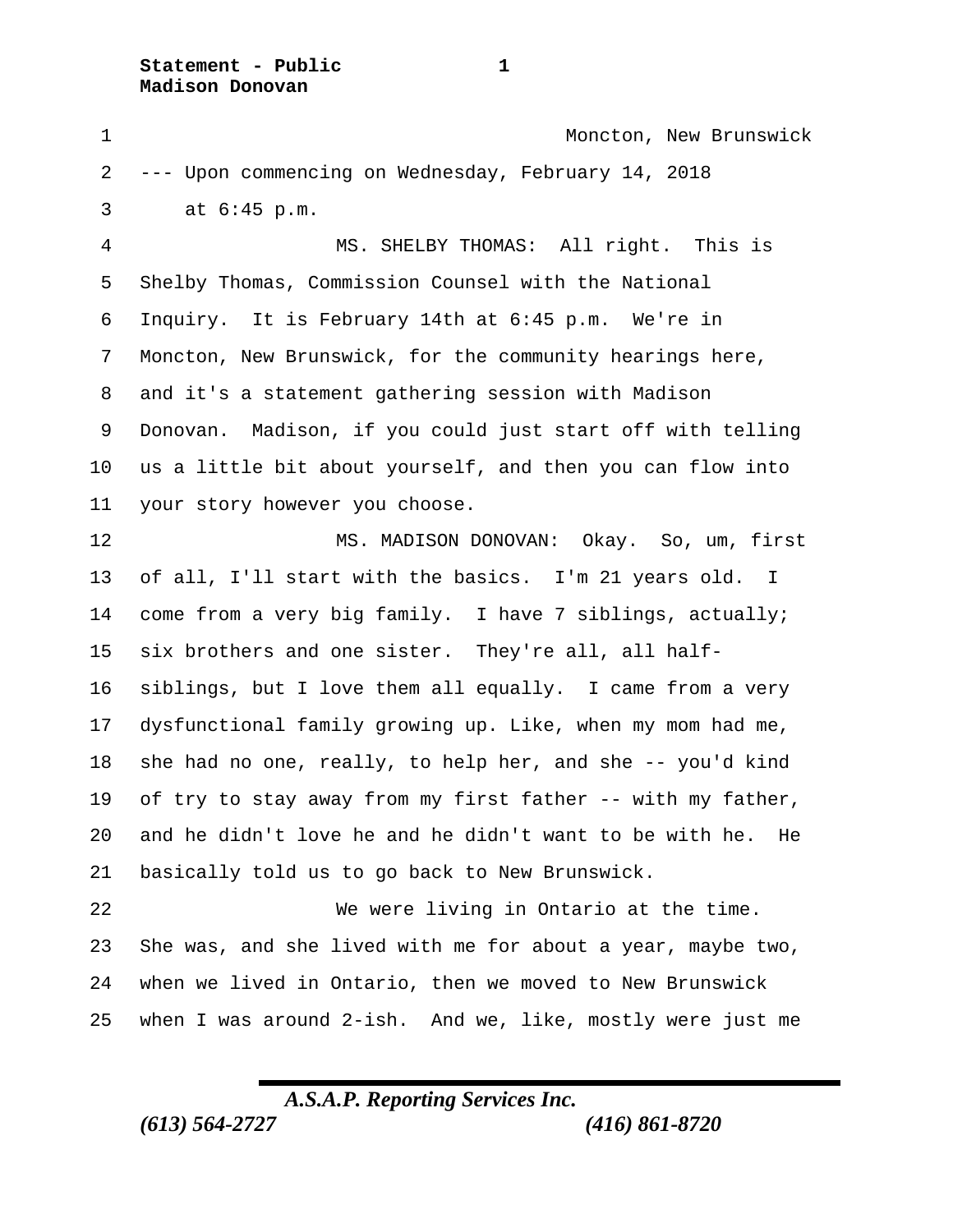## **Statement - Public 2 Madison Donovan**

 and my mom for a little bit. I can't remember a while lot because I was really young at the time.

 Um, she met this man who was very, very abusive, sexually and physically. She had two children with him who were my brothers. Um, he was sexually abusive to not only me, to [Family members], as well, and physically to us. I was about four at the time when he did those things to me. And he would tell my mother that I'd always say that I, that he'd be touching me and stuff, and that's why he didn't want me around him and stuff. And she thought that it was lies; but it wasn't. It was me saying, "I don't want to be around him." And him forcing me to be locked in rooms with him and sexually assaulting me. That's actually the earliest memories I can remember as a child, is her first husband sexually assaulting me. Um, she was with him for about a year and, like, my brothers, they're basically, um, twins, nine months apart.

 And he got arrested for kidnapping and also for something car-related. He kidnapped a teenage girl, I believe, my mother had said. And she thought that he had just done something stupid and the police said, "No. Your husband has kidnapped this young girl, and, like, has been following her and been trying to do this to her." So she got a divorce after that. She still didn't know that he was touching. [*One sentence redacted - private*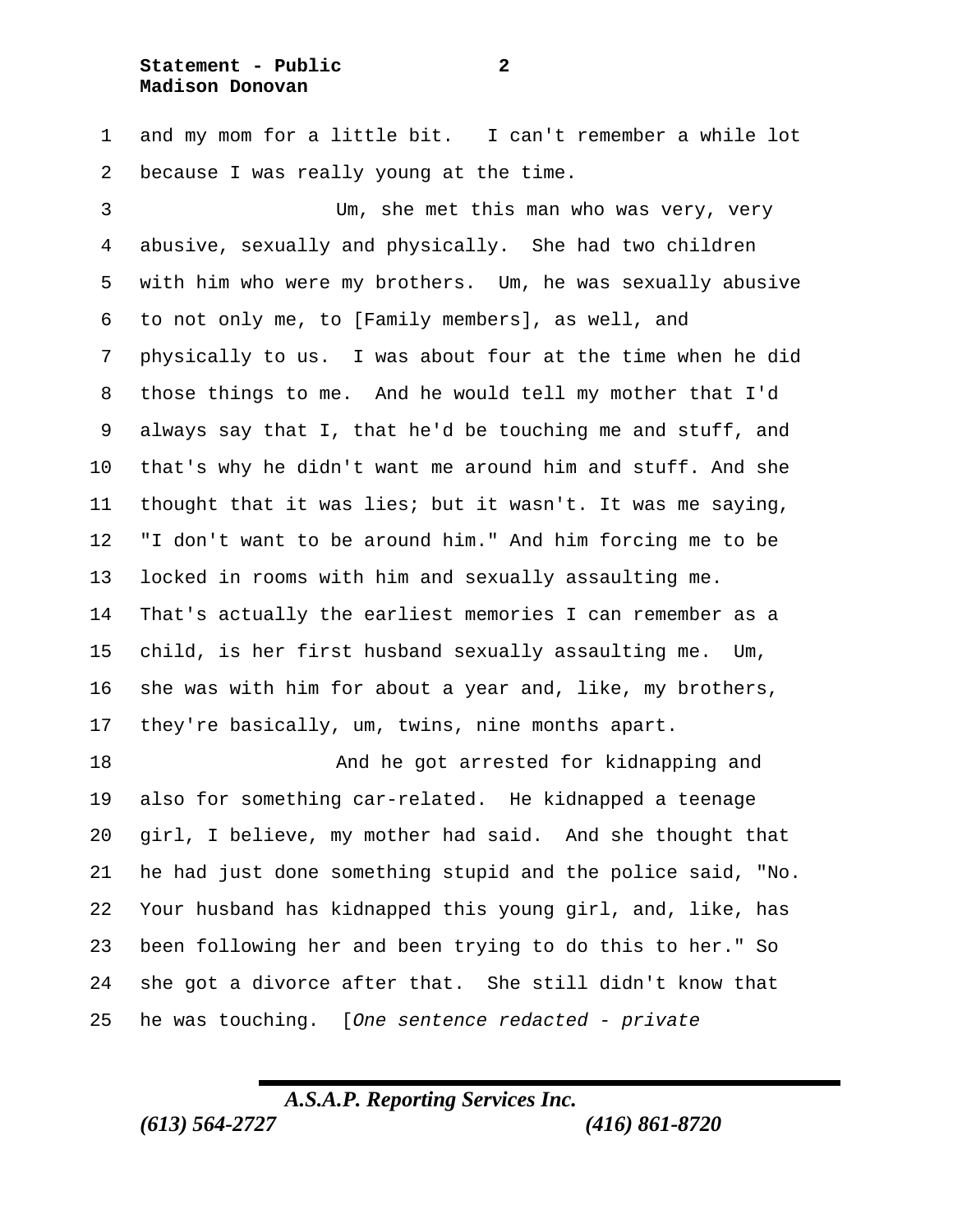**Statement - Public 3 Madison Donovan**

 *information*]. And he lost full custody of the boys and I knew that he was touching me, but I didn't know it was wrong until I was ten. And that's when I started to tell my mom, you know, the stuff that he did, it wasn't just whatever. He was, like, assaulting me and not only physically, but sexually. I'd tell her and she, like, tried to, like, brush it off or whatever. And that hurt, a lot, because it felt like I didn't really matter. And that was the first time I was ever sexually assaulted. And it hurt a lot.

11 And here I am 21 years old, and I still think about it all the time. And like, I wish I could say that was the first time that I was ever -- I mean, the last time I was ever sexually assaulted, but it wasn't.

 And when I was around nine or ten years old, this man who -- well, not a man, but he was 16, 17, so I thought of it more as a man than anything. He was Chinese, and he'd always grab me and, like, force me down on the couch and, like, touch me. And I had told my mother this time, and my step-father at the time - which was a different man - what was going on, and they believed me this time. I don't know why they wouldn't believe me the first time, but this time they did. And that he brought him to court, and he faced charges, and was sent back to China. 25 A little after that, my mom had my brother

*A.S.A.P. Reporting Services Inc.*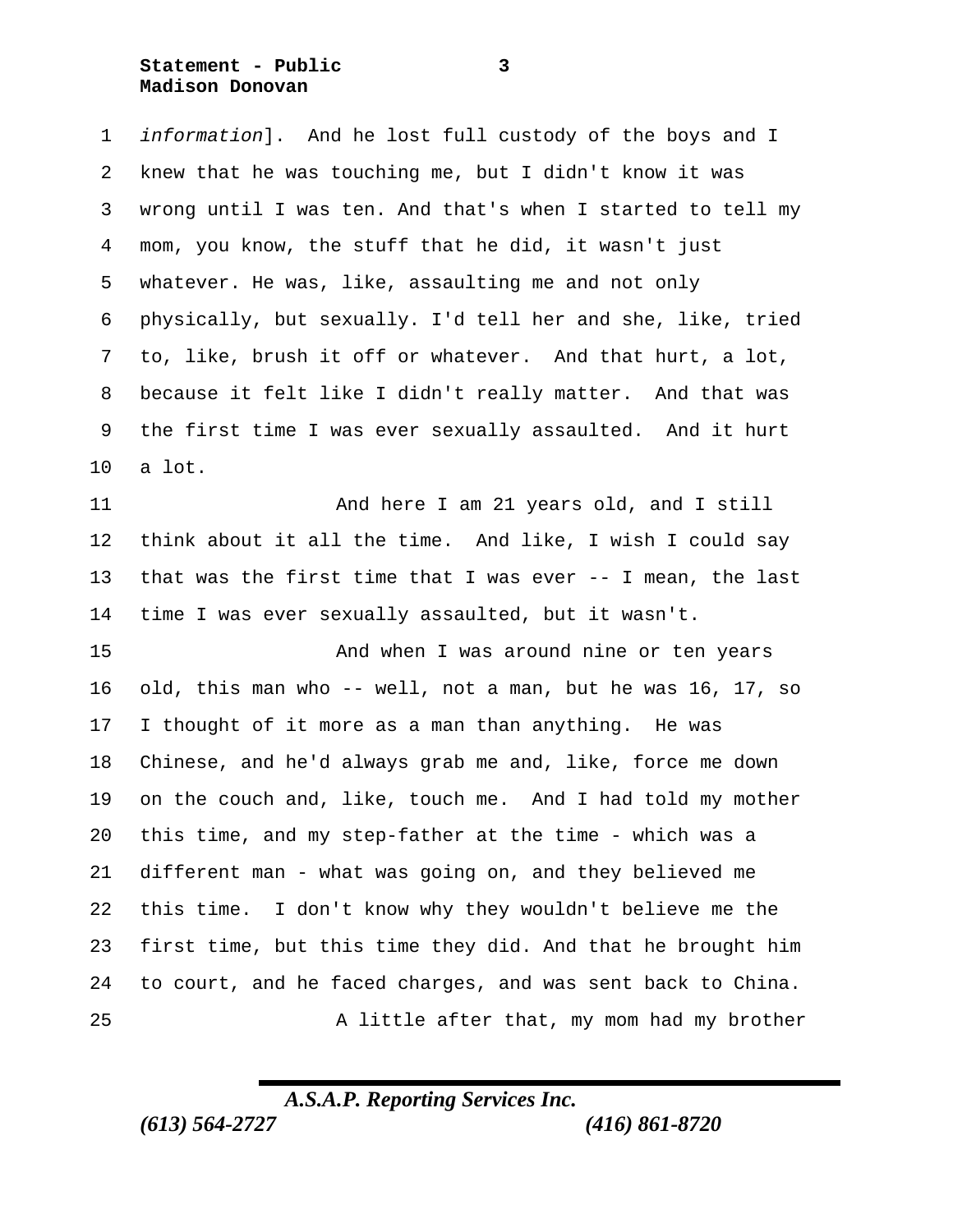**Statement - Public 4 Madison Donovan**

 Eric (ph), and he was born with D.S., down syndrome. And it was very hard on our family. He was on an oxygen tank and had a lot of brain problems, so it was hard on all of us. Um, he only lasted three years, and my mother had [Brother 1] about a year and a half, maybe, before he died -- which is my other brother.

7 And I think that's when everything got out of hand, because after my brother died, I couldn't anymore. I started to, like, try to hurt myself constantly. I was suicidal, I was angry, I had nobody to talk to, everybody who I talked to that I thought were my friends thought I was a freak, that I had a dead brother, and, like, I was just emotionally not okay. And my bipolar started to get bad, too, at the time. And I did try to kill myself multiple times by cutting myself, and, like, none of that would ever work. Um, but my [family member] would always leave prescription bottles of morphine and, like, other prescription drugs lying around.

19 So one night I got really, really, depressed, the darkest I had ever been, ever. I was about 11-and-a-half years old and I took about 15 oxycontins and tried to end my life that night. Um, my mother found me having a seizure in my room and brought me to the hospital, and they pumped my stomach and everything to get it out. Sometimes, when I was younger, I wished that I would be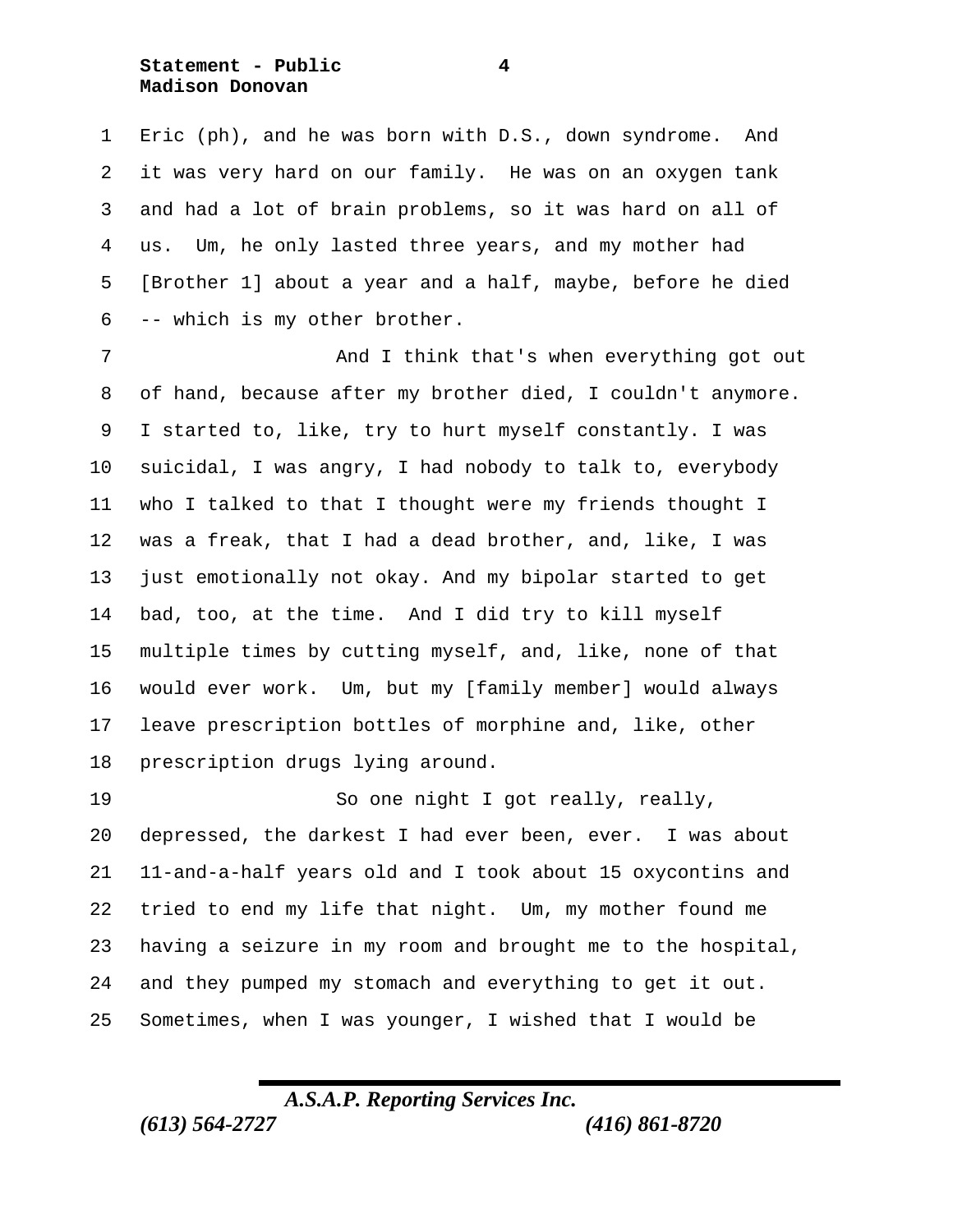**Statement - Public 5 Madison Donovan**

 dead, because if I would be dead, then, I wouldn't have gone through years of drug abuse after that. I just wanted more pain killers because it felt good. I didn't care about, like, killing myself anymore as long as I felt dead inside at the time, it didn't matter.

 Um, this went on until I was 17, 16 years old, and my mother had finally found out I was using, stealing her drugs and stuff and she had brought me to rehab. I needed six months there, um, and then when I got home, I left because I had done six months and I wasn't going any further in my recovery. I was sober, but I wasn't going up in rank, as they would say. It was a place called Portage where you used start as level one, and you'd make your way up to level five. And I was a level three, and they'd never let me go up to level four. Um, so I just said, "Screw it. I've had enough" because I was supposed to be graduated because six months is the time you're supposed to be graduated and out of there.

 So I went back home. My mother was furious that I wasn't in rehab. She wouldn't even pick me up, actually, when I left rehab. I had to hitchhike all the way from Sussex to Moncton, just so I could get home. Nobody would help me, um. Then when I showed up at my mother's house, she let me, like, come home for a day and then, like, she started saying that -- I should mention,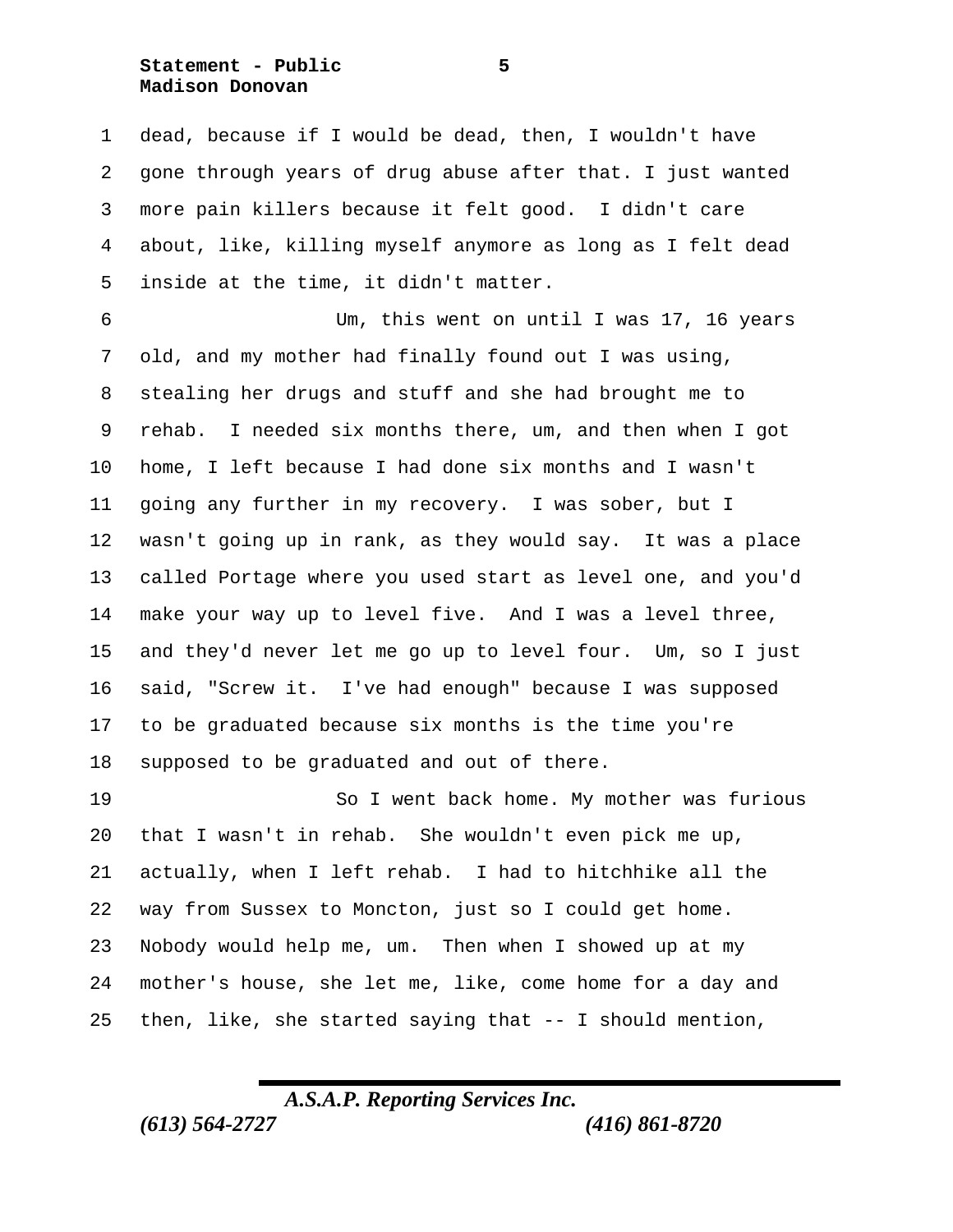**Statement - Public 6 Madison Donovan**

 first of all, after my brother died, [*two lines redacted - personal information*]. I'd watch all three of my brothers that were there because my other brother - my brother lived with my biological father - and I'd take care of them. I made sure they were fed, that she had everything taken care of, while I was on drugs. [*Two lines redacted - personal information*]. She'd just yell at us and tell us how we're, like, screwing up. Like, we were doing adult things at 13 years old. Like, I was, like, getting a job so I could help pay for, like, stuff we needed. And it was very, very hard on us.

 Um, but anyway, like, I was getting -- I had come home for a day and my mother, being not right in the head from, like, my brother dying, she sent me to live in a homeless shelter because I refused to go back to rehab. And I begged and begged. I didn't want to stay in a shelter. I was sober. I had six months and I was, like, I just don't want to. And then as soon as I hit shelter, I relapsed. And, like, right away. I had started getting that other stuff. I started touching speed, opiates. I am -- no, not opiates. Sorry. Speed, ecstasy, a bunch of things, really. I can't name off all the things I've done, but if you think of it, I probably, most likely have done it. Um, and it got to the point where it was hard to make money and, like, I didn't know how to do it at the time.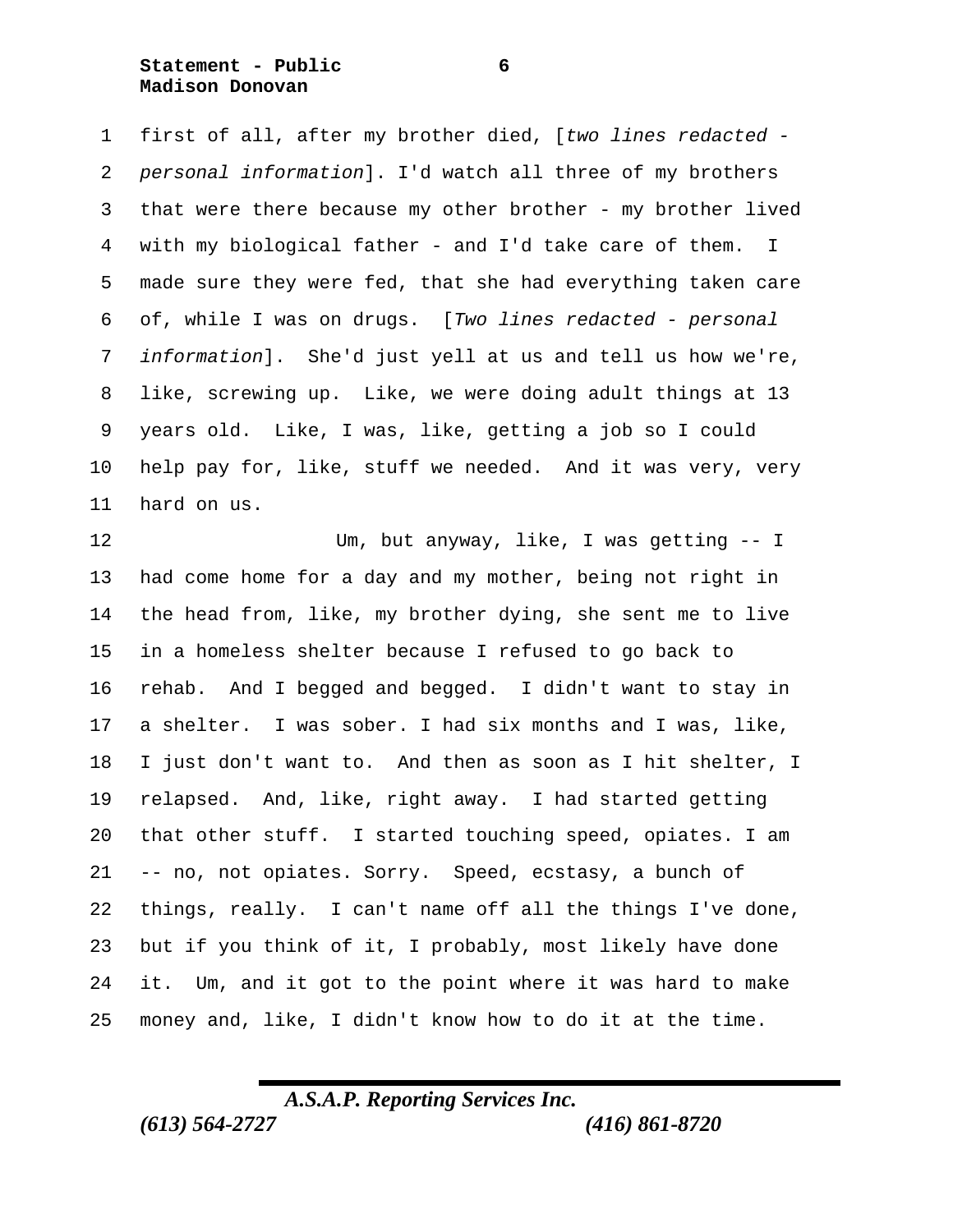**Statement - Public 7 Madison Donovan**

 So I had no other way to feed my drug habit then to work, and that's what I'd do. I think I made \$20 while I was working -- which makes you feel like a complete piece of shit. Sorry, I didn't mean to swear. MS. SHELBY THOMAS: You can swear if you want. 7 MS. MADISON DONOVAN: But once you, like, like, sell your soul and someone just hands you \$20, there's a part of you that dies. And it hurts so badly, and the worst part, I think, is, I spent it on, like, two pills and a pack of cigarettes. And I went out and did it again because I had given up on myself completely. I didn't care what people thought of me no more, I had no family, my mother refused to let me live at home, um. A little into it and stuff, I started to, like, to do work, like, at streets and stuff, and I'd give some of the money to my pimp, and he'd never, really, slept with me like, ever. It was more, like, me and him always being friends and stuff and, like, me getting money for us, until I got really messed up on speed one night. And I was drunk, and I was too drunk and high to go to the shelter because they have a rule if you go there drunk or high, you're kicked out for a certain period of time. And I actually had to go to this abandoned house on the back deck and make a little spot out of blankets so I could sleep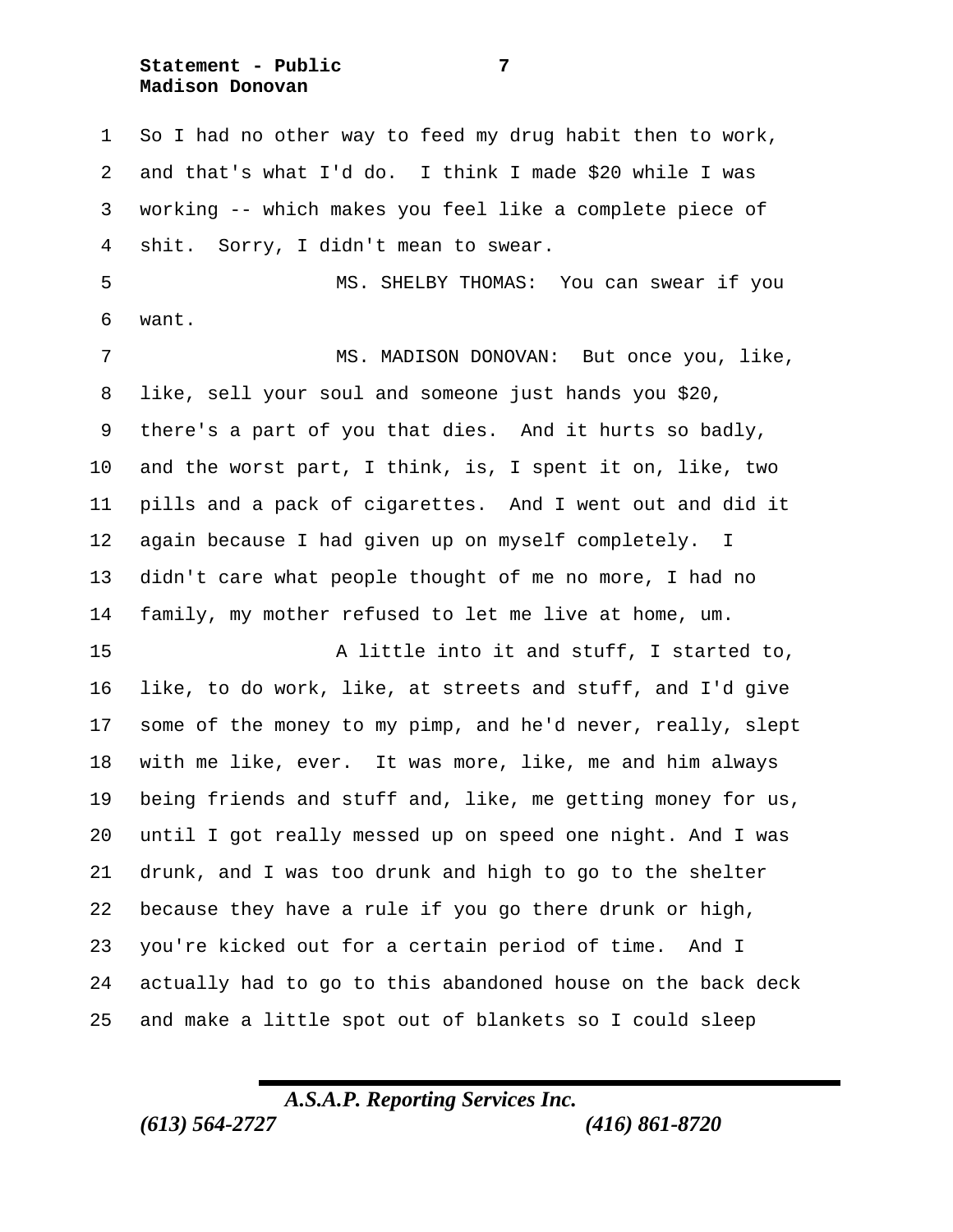**Statement - Public 8 Madison Donovan**

 there. And I thought nothing of, like, my pimp, like, sleeping there with me because I thought, oh, he will just, whatever, go to bed, too.

 Then I woke up and I had noticed that it was really, really cold out. It was around November, it was snowing, and I looked down, and I saw that my pants were all the way down and his stuff was over it. I felt so hurt because I thought, here it is, the one person I thought I could trust, and he just used me like I was nothing. And then I got more into the drugs. I got so heavy into it. I actually tried to, like, put him in jail for what he did to me. And you know what? He didn't even, like, and couldn't go through trial or anything. The judge looked at him and said, "You're free to go." Yeah. Not enough proof. I went to the hospital the night that, of the day he raped me, they did samples and everything. They saw the bruises, they saw the semen, they saw it all, and the judge said, "Not enough proof." MS. SHELBY THOMAS: Terrible. MS. MADISON DONOVAN: Yeah. It hurt

 because here I am homeless and he's homeless, and I have no place to hide. I have no place to go. He's everywhere I'm at. Like, it was horrible.

 MS. SHELBY THOMAS: And was this all happening in Moncton?

*A.S.A.P. Reporting Services Inc.*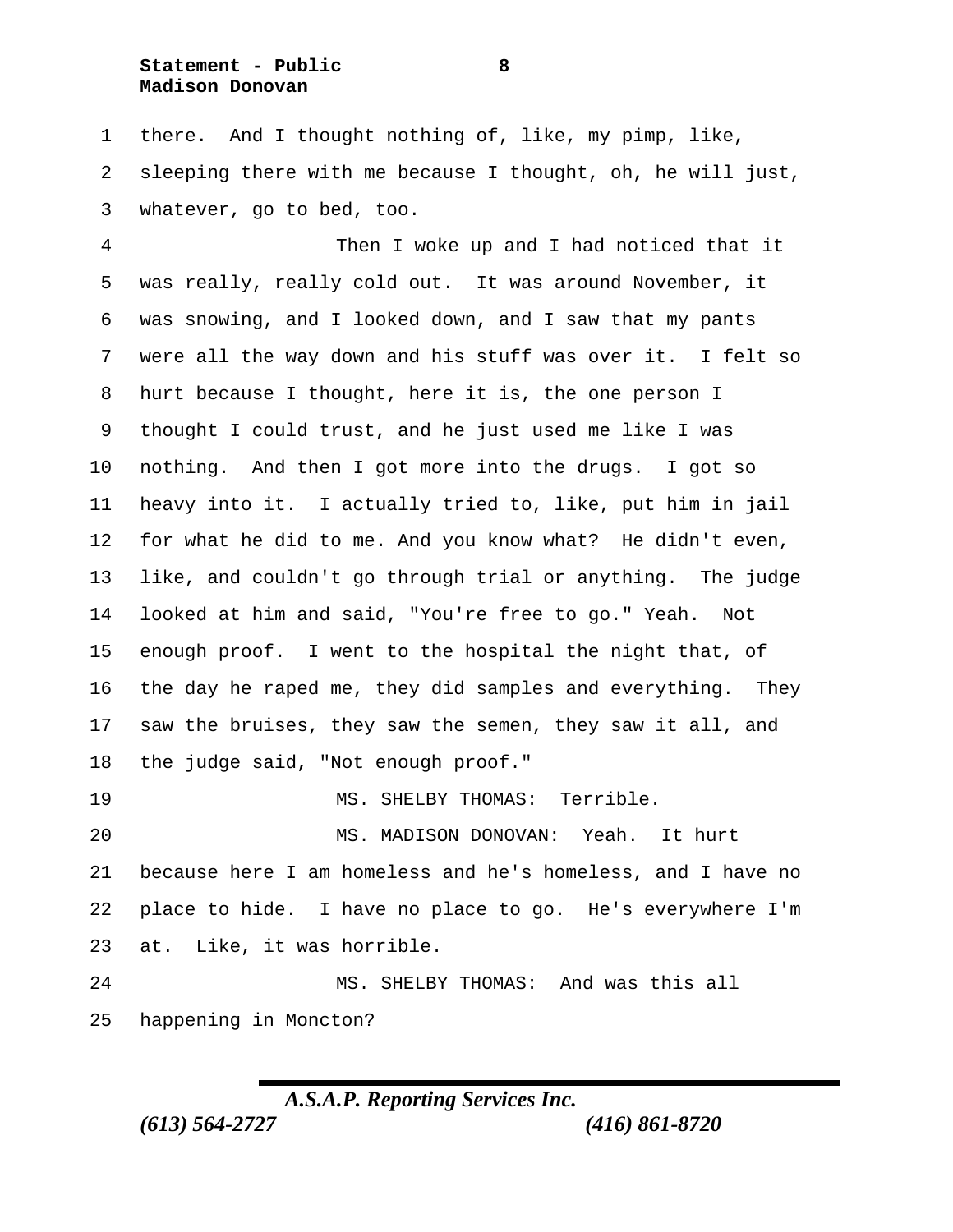**Statement - Public 9 Madison Donovan**

 MS. MADISON DONOVAN: Yeah. MS. SHELBY THOMAS: And how old were you when this was happening? MS. MADISON DONOVAN: I think I was, maybe, 19. MS. SHELBY THOMAS: Okay. Okay. 7 MS. MADISON DONOVAN: Maybe. No, I was 18, actually. 9 MS. SHELBY THOMAS: Okay. MS. MADISON DONOVAN: I wasn't even like, able to, like, get assistance, actually, because you can't get assistance 'til you're 19 without parents' consent. If you're 18 and you want assistance, you need parents', like, consent. And that wasn't happening. I begged my mother for consent. She would not give it to me. And she'd yell, and she did lie to the social worker saying that I had a home to come to, I could go home whenever I wanted, when I didn't. I've done some bad things to try to get home, too. I actually did a job for a John so he'd drive me straight away from my house, and my mother said, "No. You can't come home." And called me a selfish bitch for doing what I did. That's the sort of abuse I went through. She refused to have me around there. And the biggest betrayal, I felt, wasn't

*A.S.A.P. Reporting Services Inc.*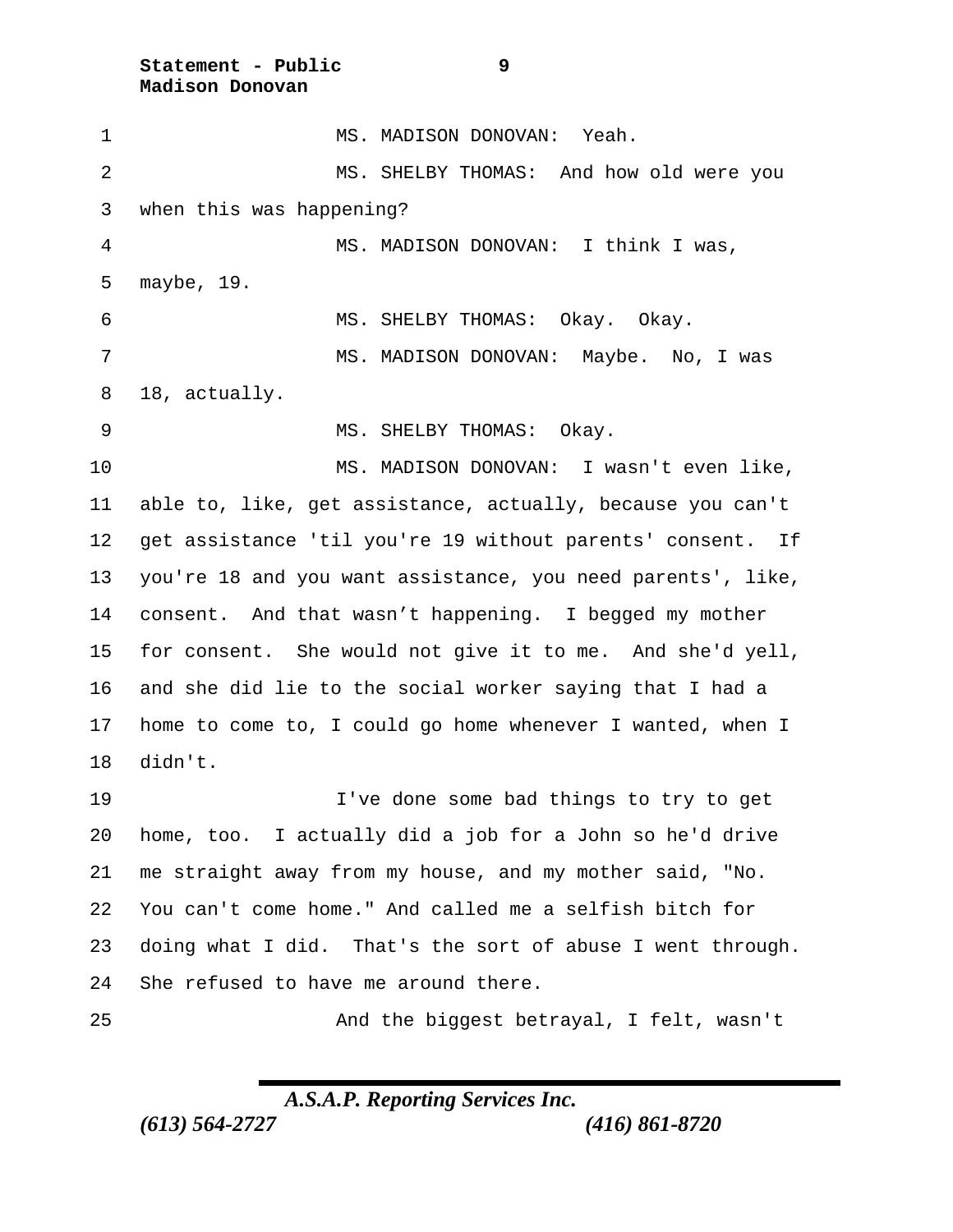**Statement - Public 10 Madison Donovan**

 from the sexual abuse, it wasn't from all that, it was from, like, the harm my mother did to me while I took care of the boys. I got a job, I tried to do everything. It was her telling me that I couldn't come home.

 MS. SHELBY THOMAS: I just want to say that it's unimage- -- I can't imagine going through what you've gone through, but you show so much strength, all today, just now sharing it. And you're a beautiful and lovely person and you deserve the world. I hope you know that, and I can't imagine your relationship with your mother and how you just said it's, that, that's what hurts the most. But just know that you've done yourself super well. And you're here and it's important, and you may have made some not -- or poor choices, you have said, or bad choices, but that doesn't define you as a person, who you 16 are right now. And I hope you know that. 17 MS. MADISON DONOVAN: Thank you. MS. SHELBY THOMAS: And so, did you want to continue about anything? MS. MADISON DONOVAN: Yeah. 21 MS. SHELBY THOMAS: Okay. MS. MADISON DONOVAN: I guess I'll go on more about how, about my ex, the one who actually tried to kill me. I was high on speed when I was with him. He got

me on all the speed I wanted, all the alcohol I wanted,

*A.S.A.P. Reporting Services Inc.*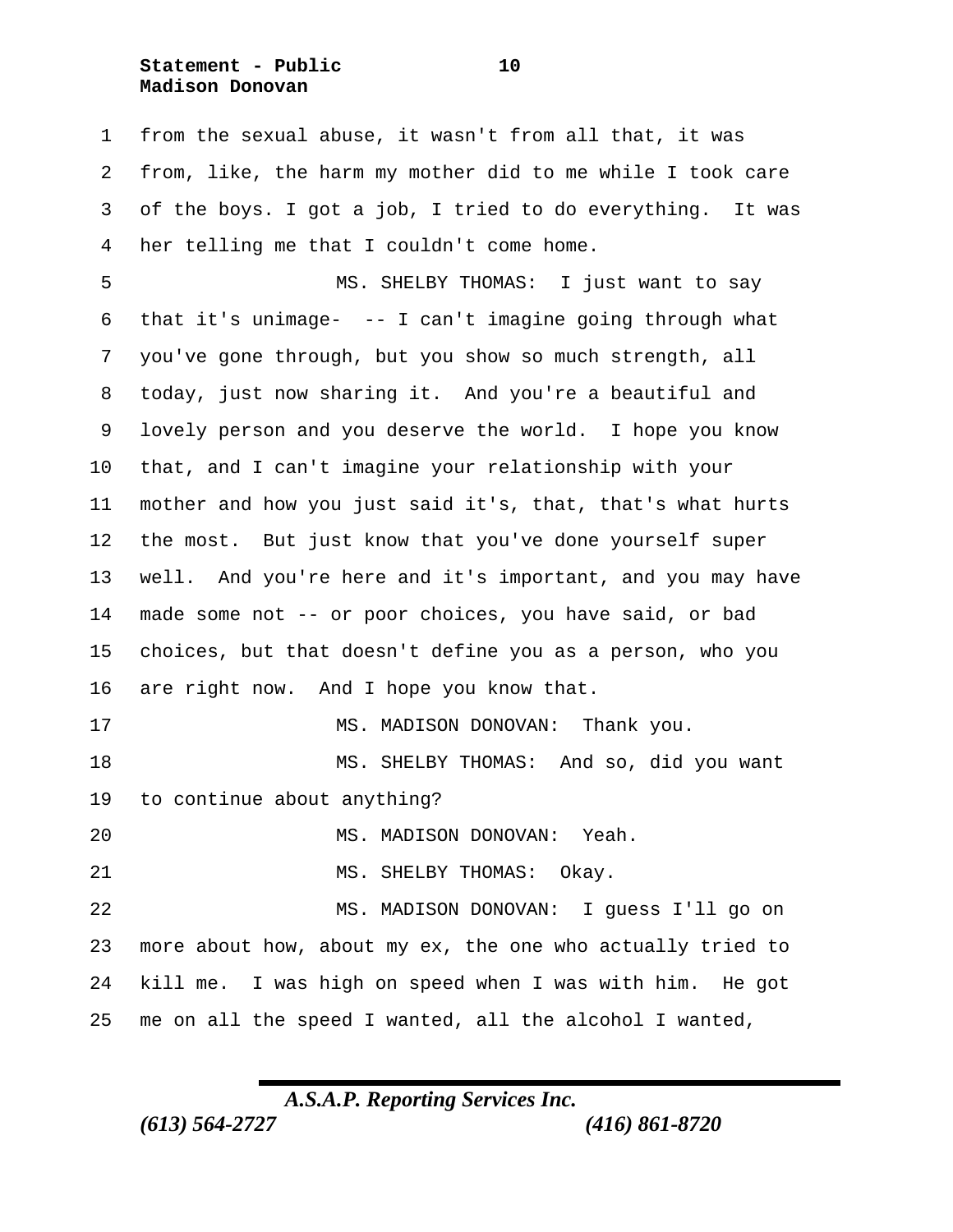### **Statement - Public 11 Madison Donovan**

 because I was only 18 at the time. And we actually broke up a week after my birthday, my 19th one. Um, he accused me of doing sexual acts with a woman when I was not, I was doing drugs with someone. And he refused to let me come inside and get my jacket. I was in shorts and a tank top and I just wanted my jacket, and it was raining out and it was just really bad weather. And he just started to push me away from the door, and he started to kick me down the staircase, and I was trying to hold on to the railing, so I wouldn't fall down and, like, he kicked he so hard that he broke one of my ribs, and he punched me and he choked me, he did a lot of things. I had to -- I don't know how I got out of it, but I managed to somehow call the police to come and, like, get him away from me. And they had taken him away and I charged him and, again, I got an unfair trial. He got three months for that. And I have a permanently damaged rib cage, now. I can't even move this part of it because it's that bad. Like, this is four years later and it's still in so much unbearable pain. You know, I had kept doing drugs and drinking until I met my husband Nathan. He actually was the one who dragged me out of a crack shack and got me sobered up. If it wasn't for Nathan, I wouldn't be here today. I really wouldn't. Like, he's gotten me clean. He's, like, made me feel worth it. He's done everything for me. I was actually beaten up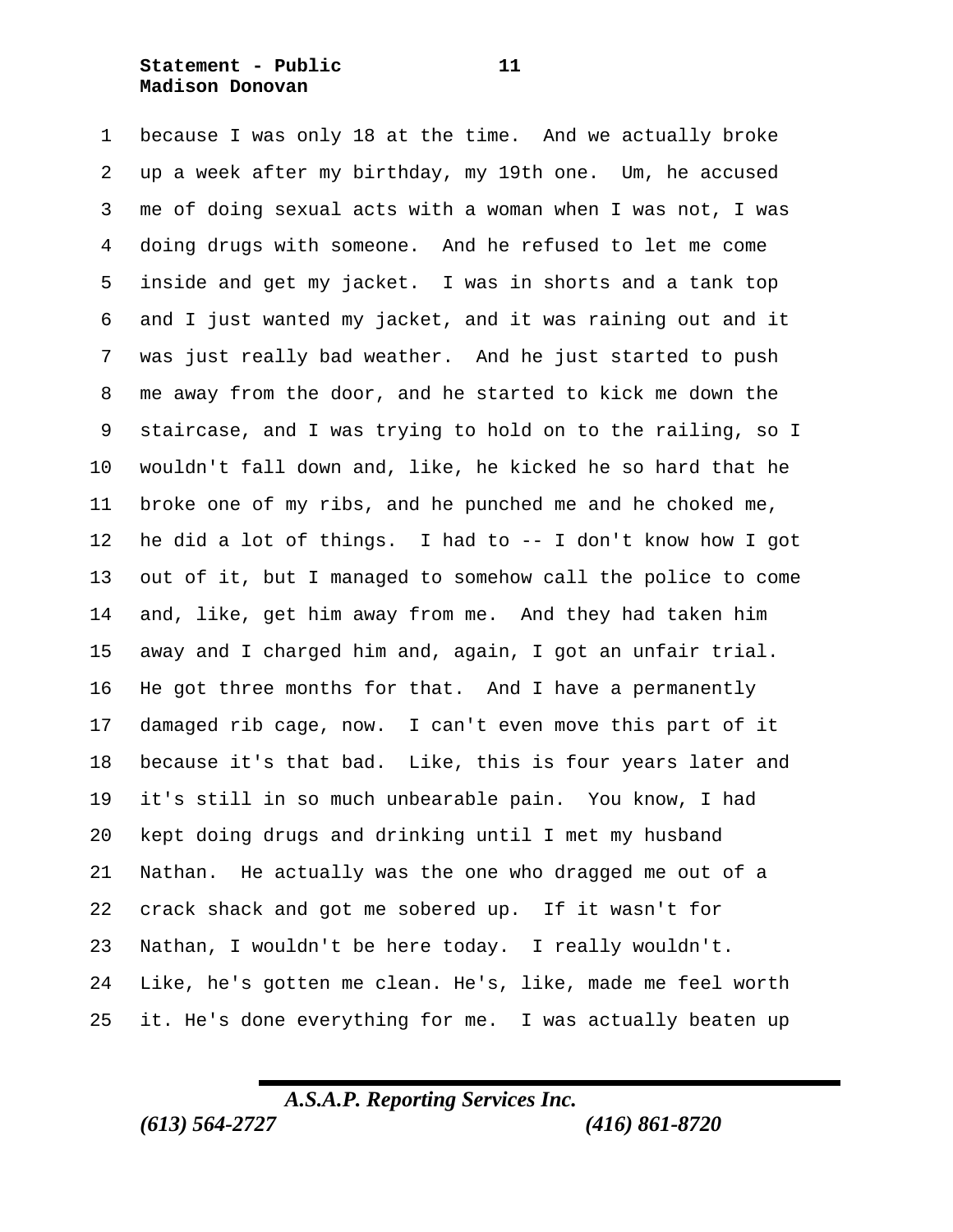**Statement - Public 12 Madison Donovan**

 by this girl at the time, and, like, I was bleeding to death, basically, at this crack shack, and he, like, came and, like, dragged my ass out there and got me cleaned up, got me sobered up. He, he got me fed and, like, we had, like, started talking again, and we got together. And then a year and a half later got married, and now I got three years in July off of drugs. Yeah. If it wasn't for Nathan, I'd still be the drug-addicted prostitute that I was. And he didn't care about that stuff. All he cared about was my safety and me being, like, okay. 11 MS. SHELBY THOMAS: I'm happy that Nathan did that for you, because it would be a true shame for you not to be here, because you're powerful and you have so much to offer. And I just feel pleasure to have met you and for you to be sharing your story with me. Because I know it can't be easy, but it's, it's a lot of strength and I just feel honoured. 18 MS. MADISON DONOVAN: Thank you. MS. SHELBY THOMAS: Is, is that, kind of, where you wanted to end off, or? 21 MS. MADISON DONOVAN: Yeah. 22 MS. SHELBY THOMAS: Okay. MS. MADISON DONOVAN: That's all I have to say, really, unless you have questions. MS. SHELBY THOMAS: Um, I just have a few.

*A.S.A.P. Reporting Services Inc.*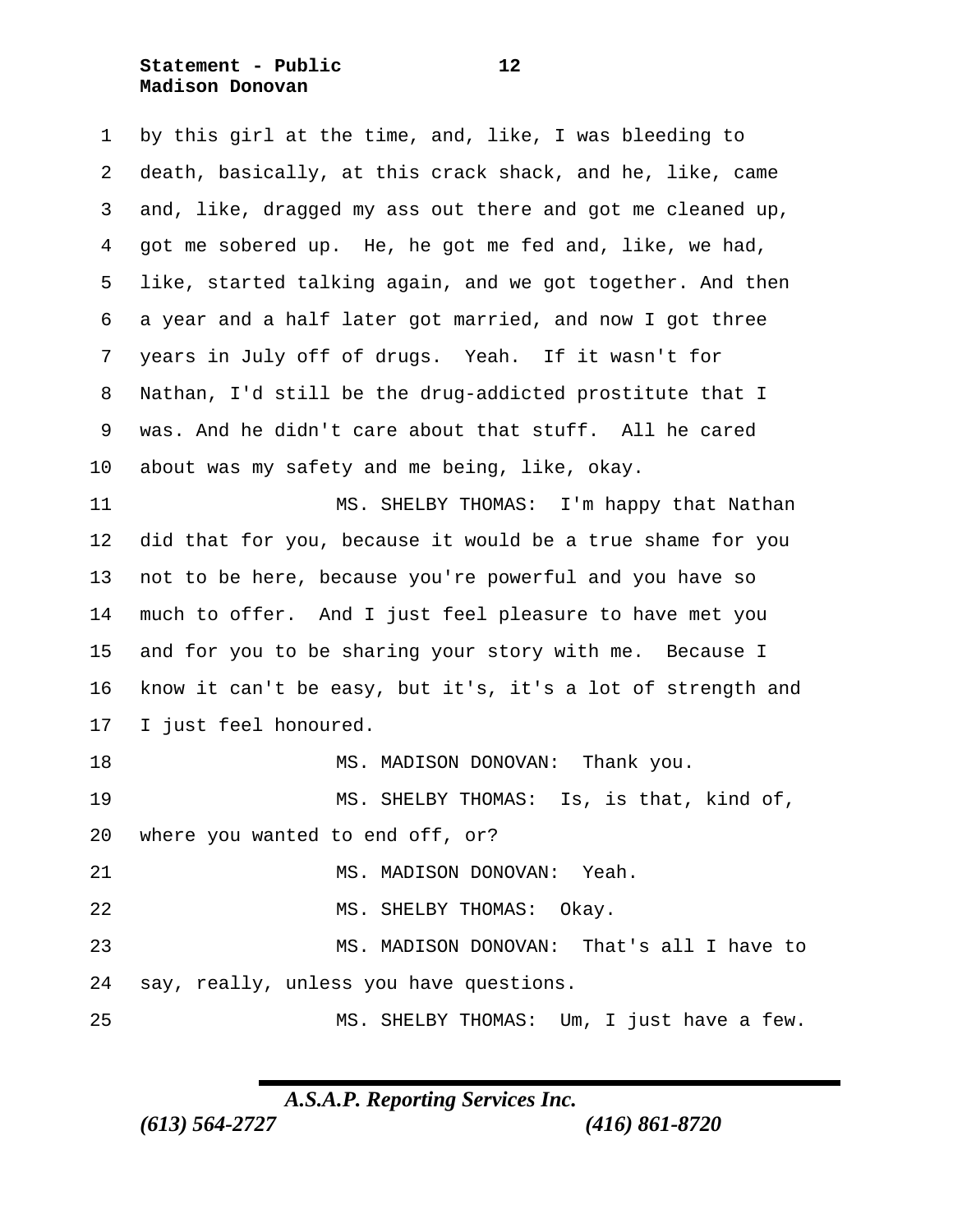**Statement - Public 13 Madison Donovan**

 So  $-$ 2 MS. MADISON DONOVAN: Yeah. MS. SHELBY THOMAS: -- you said you went to a homeless shelter, were there no -- did you know of a women's shelters available, or? MS. MADISON DONOVAN: Yeah. I was in women's shelters, men, women's shelters. There were drugs everywhere. MS. SHELBY THOMAS: And so, that was a big issue in that -- MS. MADISON DONOVAN: Yeah. The women's shelter, actually, was telling me how I could make money prostituting and stuff. 14 MS. SHELBY THOMAS: Oh, interesting. MS. MADISON DONOVAN: Yeah. 16 MS. SHELBY THOMAS: And were those centers in Moncton? 18 MS. MADISON DONOVAN: Yeah. 19 MS. SHELBY THOMAS: Um. Are there a couple of centers in Moncton? Or are there very limited centers in Moncton? MS. MADISON DONOVAN: There's three centers, but I find none of them help the way that they should be helping someone who's a worker. You know what I mean?

*A.S.A.P. Reporting Services Inc.*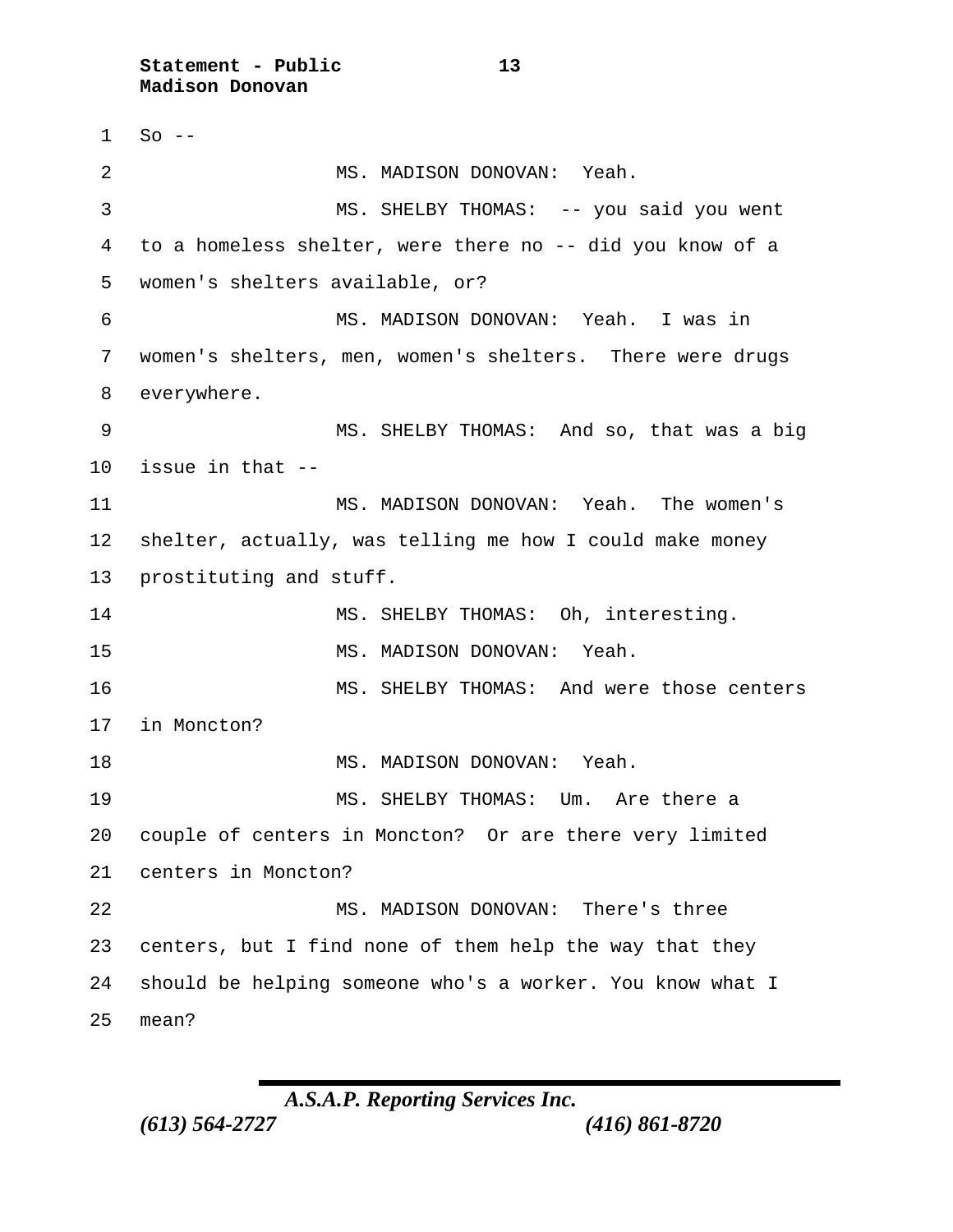**Statement - Public 14 Madison Donovan**

 MS. SHELBY THOMAS: Um hum. Yeah. They don't offer -- or they don't provide the support -- MS. MADISON DONOVAN: Yeah. MS. SHELBY THOMAS: -- to help workers get where they -- or help them out of their situation, situations? 7 MS. MADISON DONOVAN: Yeah. 8 MS. SHELBY THOMAS: Um, um, if you're comfortable, can you talk about the relationship you have with your siblings, now? Are you, are you in contact with them? Or... MS. MADISON DONOVAN: Um. My brother [Brother 2], I'm not really in contact with. [Brother 1], not really, either, nor [Brother 3]. My other siblings, I don't really know them. 16 MS. SHELBY THOMAS: Okay. MS. MADISON DONOVAN: It's kind of a mixed-up relationship between them all because my mother, when she and I fight, she an abandons me, and she takes away my brothers from me. So I'm not allowed to talk to them if I don't talk to her -- 22 MS. SHELBY THOMAS: Okay. MS. MADISON DONOVAN: -- basically. MS. SHELBY THOMAS: Okay. Now, I know, in, um, the youth panel, you gave some recommendations on

*A.S.A.P. Reporting Services Inc.*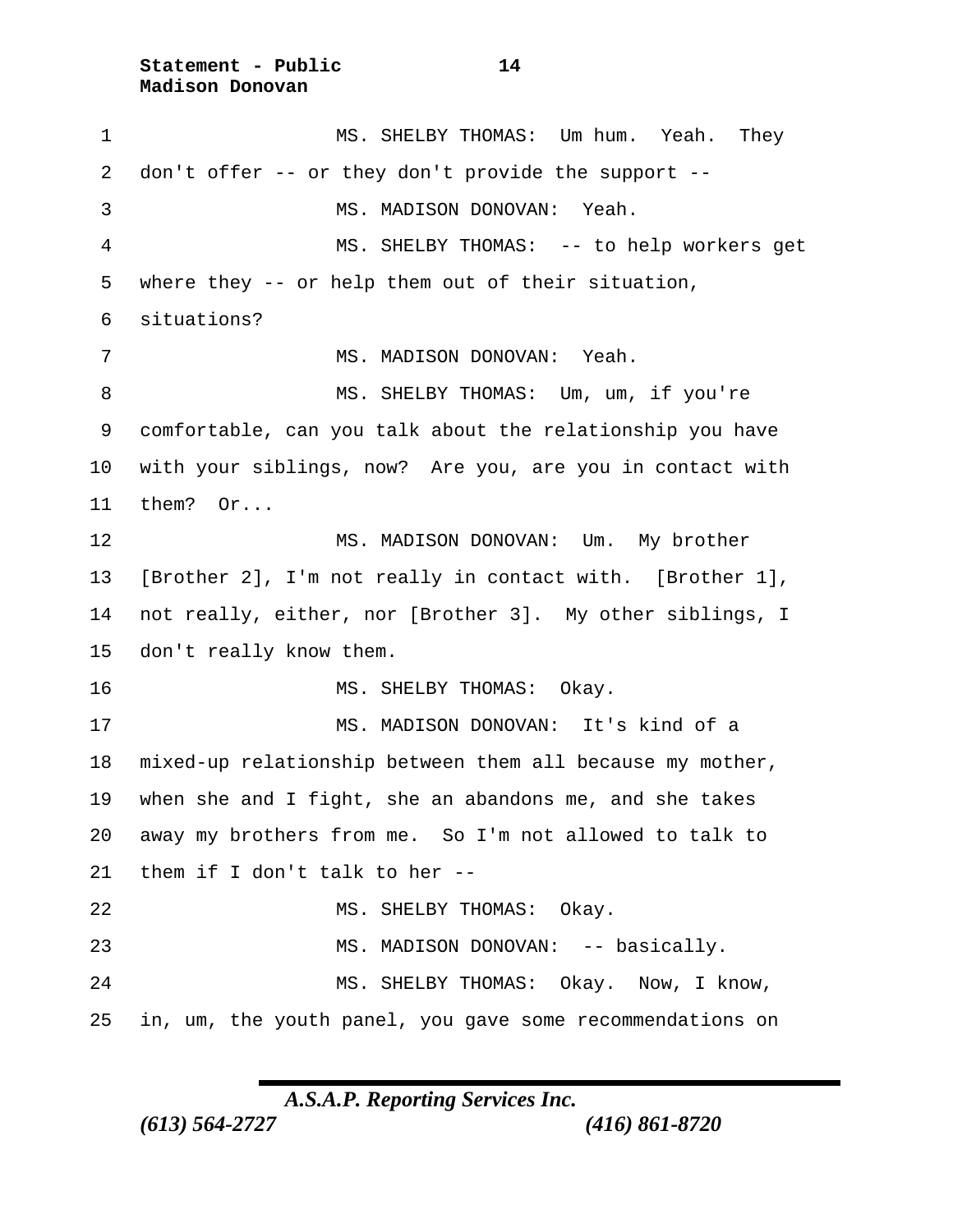**Statement - Public 15 Madison Donovan**

 how to help workers, how to better support workers to help them move forward. Um, did you want to add anything to that? What you said earlier? Or you can repeat it, now, if you want, if you wanted, um...

 MS. MADISON DONOVAN: Um, just like I said. I really feel there should be a place for, like, workers to go to, like, a place for them to live and, like, a space for them to, like, find clothes and, like, toiletries, and like, feel human again. You know what I mean? Because when you're a worker, you don't got a lot. Sometimes you'll be working in two outfits and you'd have that for a week to wear, and it's hard. You lose everything from, like, so many things, from, like, the johns or, like, the pimps and stuff like that.

 MS. SHELBY THOMAS: Okay. And because of how your mom treated you and pretty much forced you on the streets - from what I gather - and not providing you any support, do you have any ideas that could help other children or youth on those situations? Like, do centers need to be created for children specifically in those situations? And, and - not to say, like, the child, child necessarily the child welfare system - but, like, you had a lot of independence from a very young age because you were forced into it. You were forced to help provide, um, provide care for your siblings. So I guess I'm trying to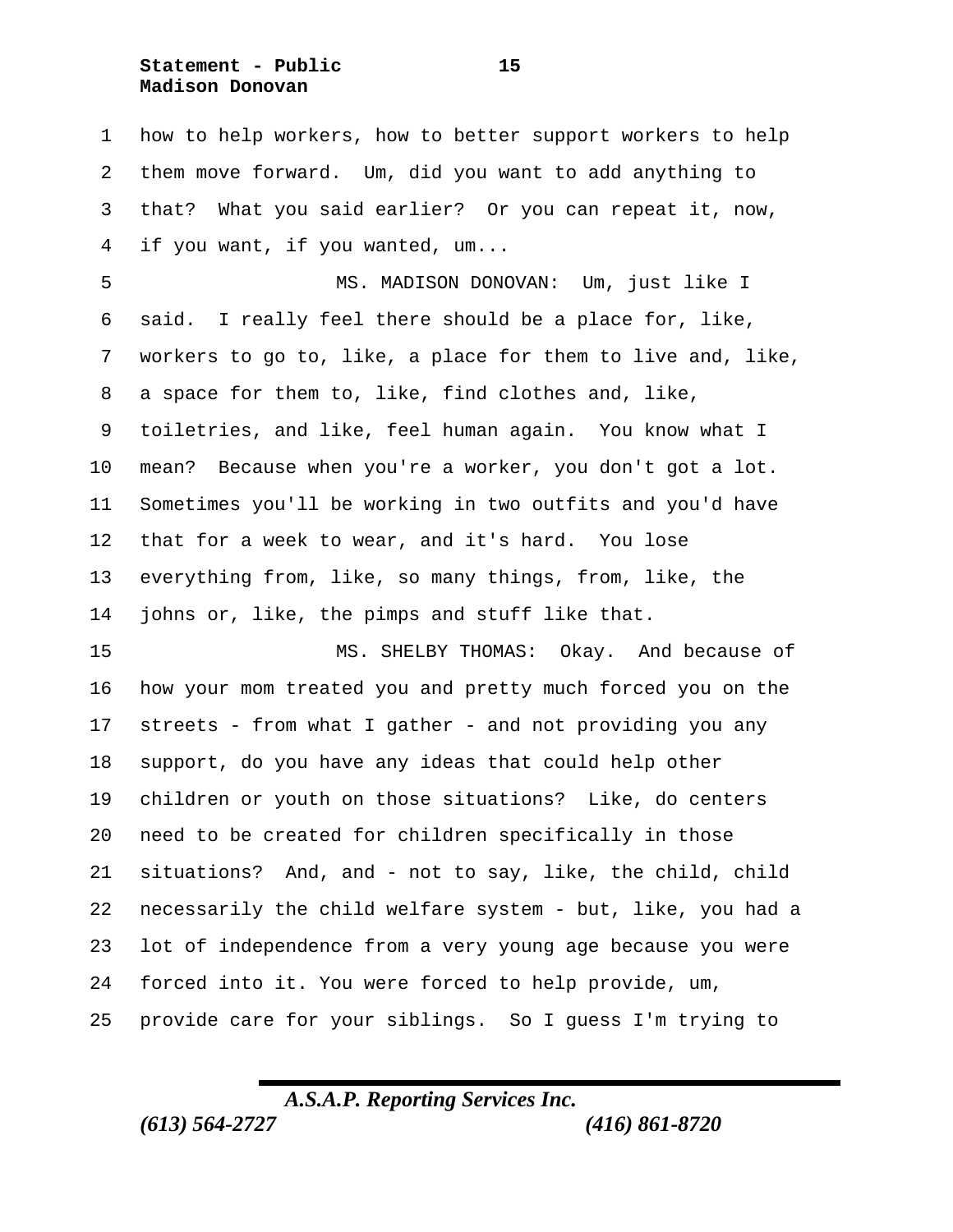**Statement - Public 16 Madison Donovan**

 say, like, if you find a facility that -- creating a facility where youth who are being abandoned by their family, yet don't necessarily need parental guardianship because, you know, you, you, probably could, could have been fine on your own. MS. MADISON DONOVAN: Yeah. Like, if I would have had some assistance, like I said, it would have been a lot easier if I had someone telling me how to manage things and how to do things. It would have been a lot, lot easier on my own. MS. SHELBY THOMAS: And more from a supportive end than -- MS. MADISON DONOVAN: Yeah. 14 MS. SHELBY THOMAS: -- than from a parental, um -- MS. MADISON DONOVAN: Yeah. I feel like we need a lot more support systems than a lot more parental sort of things. Like, people trying to tell you how to do things. Like, you need support. You can't just always have strictness. You need someone saying, "I know what you're going through. If you want to get out of it, I'm here for you, and if you don't want to get out of it, I'm still here for you." You know what I mean? MS. SHELBY THOMAS: Um hum. No, no judgment or –

*A.S.A.P. Reporting Services Inc.*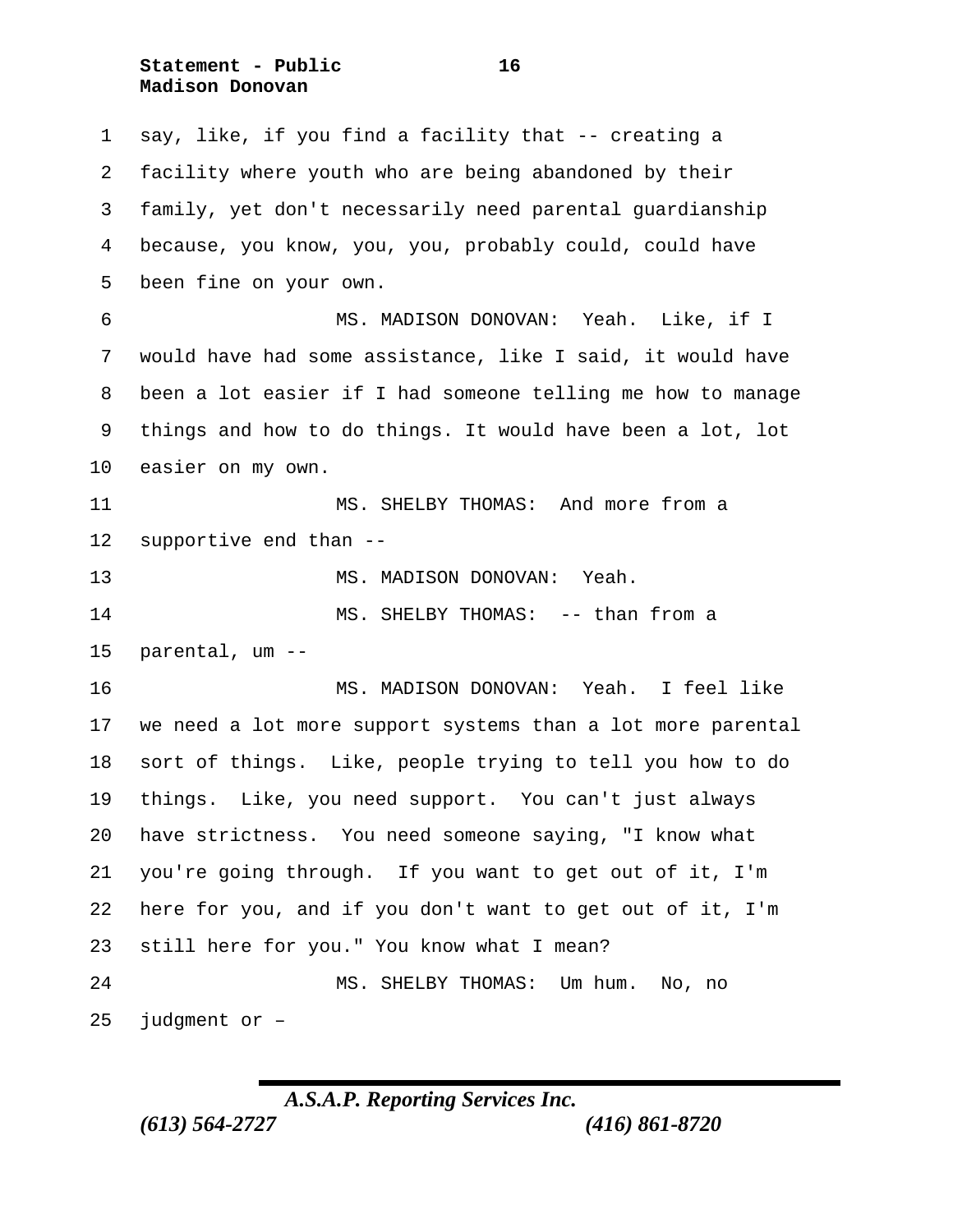**Statement - Public 17 Madison Donovan**

 MS. MADISON DONOVAN: Yeah. 2 MS. SHELBY THOMAS: -- saying, and just be there for whatever you need and to support you to help you move forward. MS. MADISON DONOVAN: Yeah. Exactly. MS. SHELBY THOMAS: Because moving forward isn't necessarily a stepping stone, right? It's, kind of, you move forward and then sometimes you might take a few steps back, but, you know -- and I'm assuming that's what happened with you and Nathan's relationship. 11 MS. MADISON DONOVAN: Yeah. MS. SHELBY THOMAS: Did you want -- MS. MADISON DONOVAN: He had that support that I didn't get. MS. SHELBY THOMAS: Oh. Okay. But then he, did he end up being that support that you needed? 17 MS. MADISON DONOVAN: Oh, yes. Definitely. MS. SHELBY THOMAS: Yeah, yeah, that's, I'm super glad to hear that. 21 MS. MADISON DONOVAN: He was that shoulder that I'd been looking everywhere to cry on. I remember one day I was at his house and I just started bawling my eyes out and he, like, wrapped his arms around me and told me, "It's okay." And that's what I always wanted to hear.

*A.S.A.P. Reporting Services Inc.*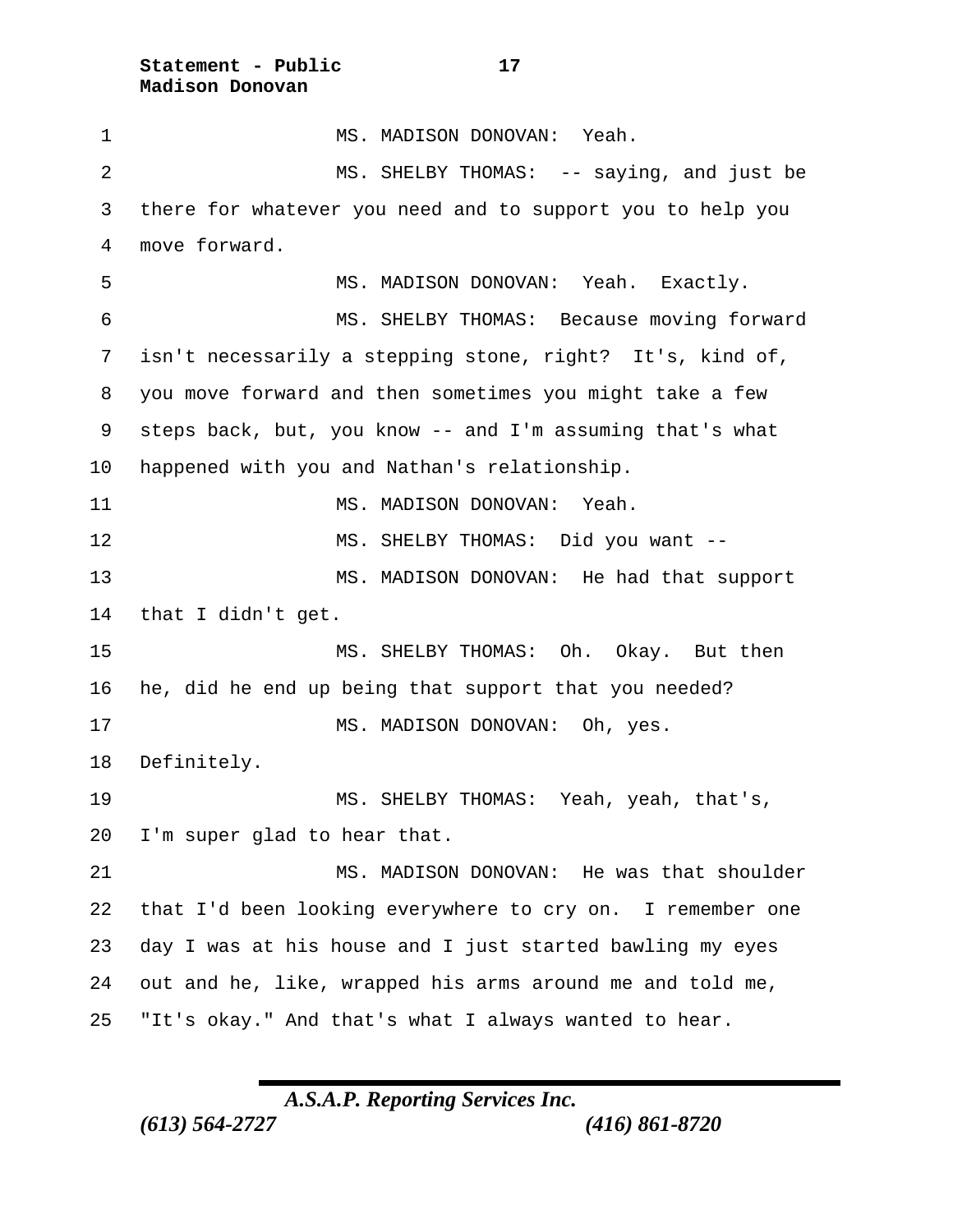**Statement - Public 18 Madison Donovan**

 MS. SHELBY THOMAS: That's super great. Um, I'm just trying to make sure, um, and you're from Elsipogtog, right? MS. MADISON DONOVAN: Yeah. MS. SHELBY THOMAS: Yeah. And do you have any connection and keep to your community? 7 MS. MADISON DONOVAN: A little bit. 8 MS. SHELBY THOMAS: A little bit? And do you want to talk about what kind of connection you have with it? Or... MS. MADISON DONOVAN: Yeah. I talk to a lot of my family there, like, my aunts. Like, I'm also very close to my uncle Wayne (ph). He's -- not as an elder over there, but he's kind of one of those guys who are just, like, those old smart asses. You know what I mean? MS. SHELBY THOMAS: Yeah. Okay. Well that's -- so you're, you're kind of building ties to your - not just your immediate family - your surrounding relatives. MS. MADISON DONOVAN: Yeah. MS. SHELBY THOMAS: That's nice to hear. At least, you know, you can still have that connection with your family and your roots and, um -- what, so, Nathan - from what I understand - Nathan was a big support for you. Were there any other things that you used to help you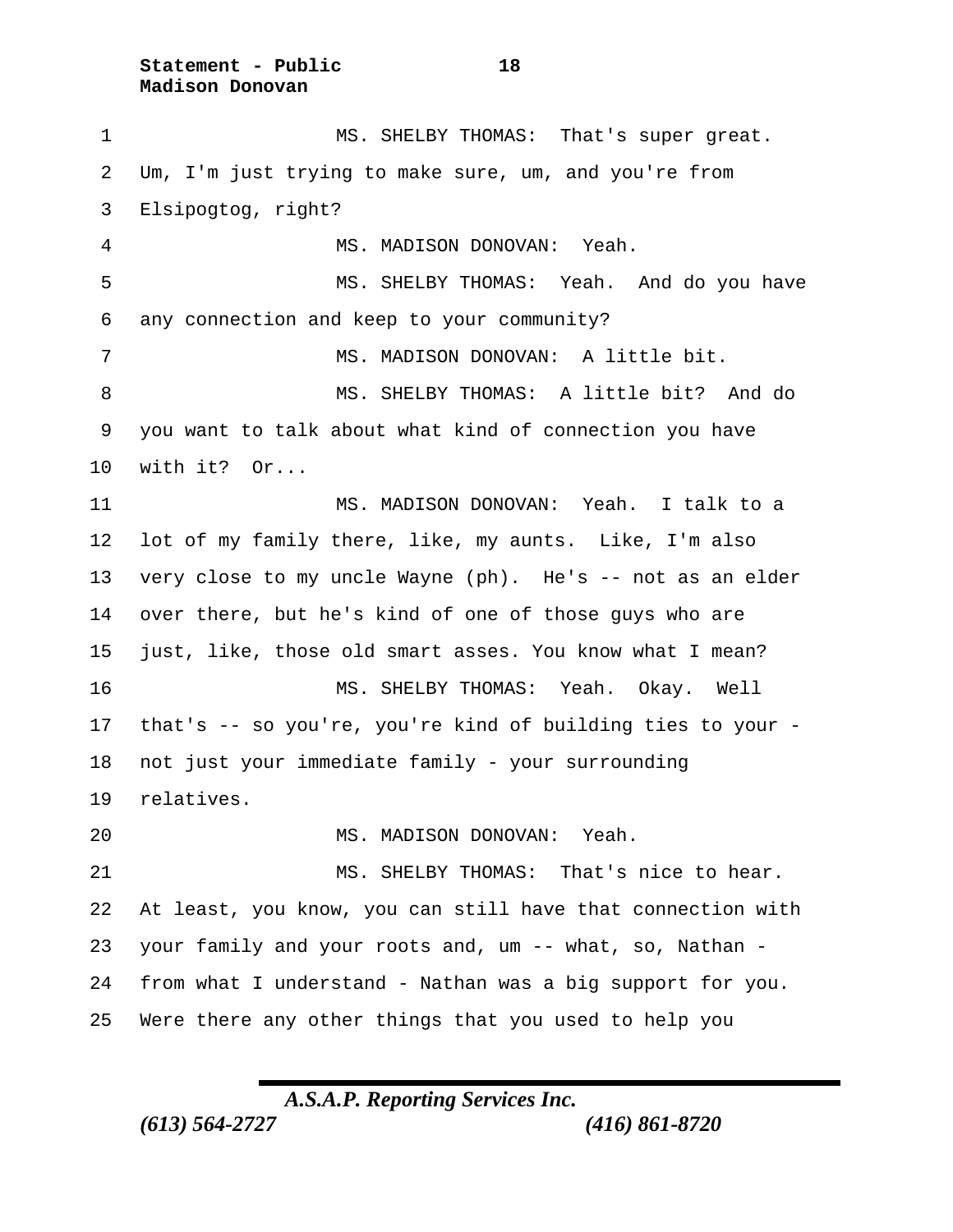**Statement - Public 19 Madison Donovan**

 become sober and through your healing process and how, how to move forward, how, how you have been able to move forward? MS. MADISON DONOVAN: Well, God's been a big help. I'm not a huge, huge, spiritual person, but God's helped a lot. 7 MS. SHELBY THOMAS: Okay. 8 MS. MADISON DONOVAN: Because I remember I, the day that Nathan picked me up, actually, I had a book bag packed and I said, "This is it, God. If you don't do anything today, I'm just going take my book bag and just start escorting in Halifax or something, I'm done." And then Nathan picked me up that day. MS. SHELBY THOMAS: That's goose bumps. That's crazy how -- MS. MADISON DONOVAN: Yeah. And it's funny because he's, like, "Why did you have a book bag packed of clothes and stuff?" I'm like, "No reason." MS. SHELBY THOMAS: He didn't know the whole bag plan? MS. MADISON DONOVAN: No, not until a couple years later. MS. SHELBY THOMAS: And right now, what are you -- just talk about your life in general. We don't have to go always just about the, your past, but how are

*A.S.A.P. Reporting Services Inc.*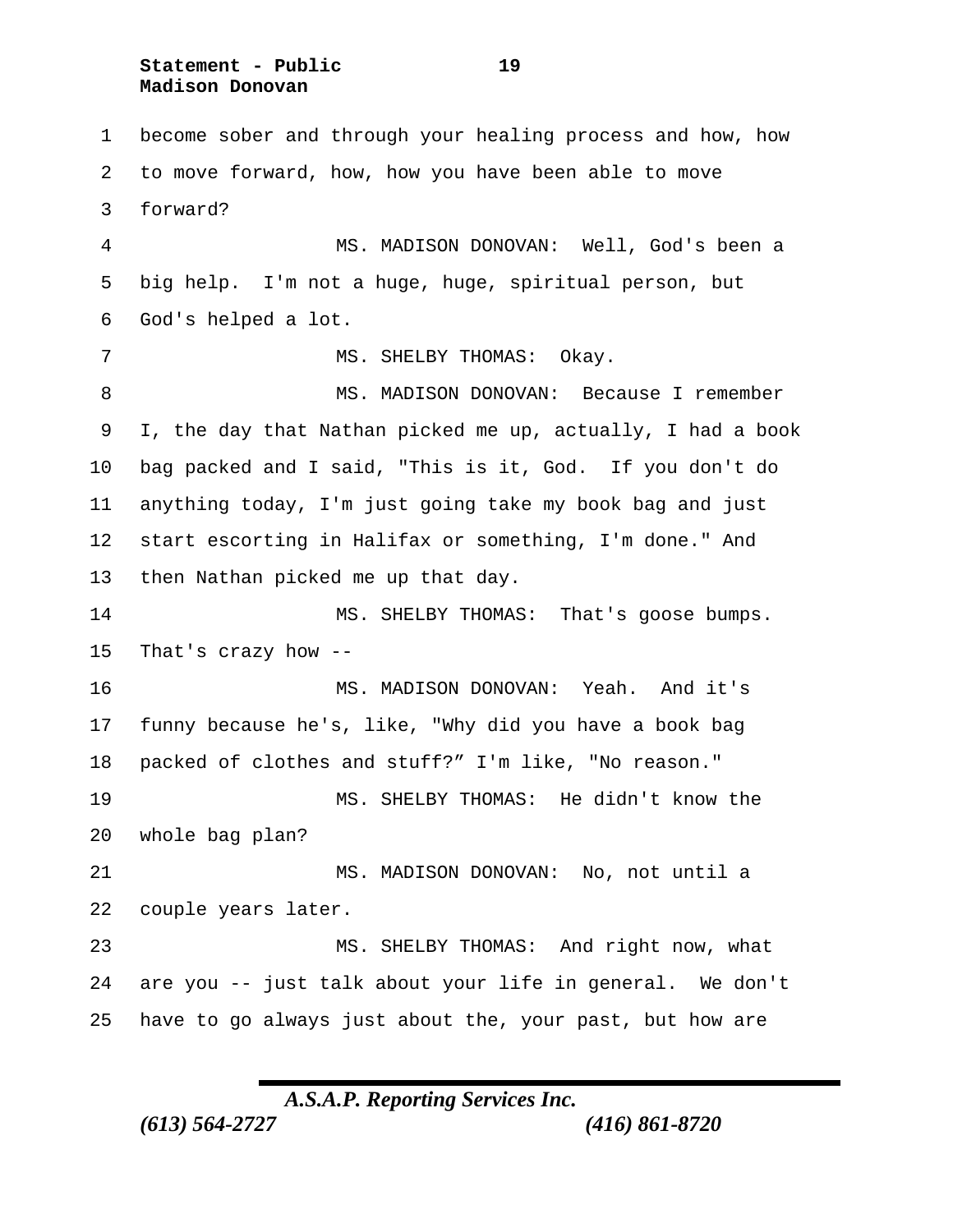**Statement - Public 20 Madison Donovan**

 you feeling in your life right now? MS. MADISON DONOVAN: I'm feeling good about my life right now. It's tiring, sometimes, because my son's eight months old and he doesn't like to sleep a lot. And I like to sleep a lot. So it's, like, love-hate relationship there. MS. SHELBY THOMAS: Growing pains right now -- 9 MS. MADISON DONOVAN: Yeah. MS. SHELBY THOMAS: -- just waiting until. 11 MS. MADISON DONOVAN: Waking up at 7:30 a.m. in the morning, just screaming at me, and it's just, like, "I just want to sleep." 14 MS. SHELBY THOMAS: All right. I -- MS. MADISON DONOVAN: He's basically my life. MS. SHELBY THOMAS: Well, you know what? Children are so important, right? They just add a whole other part to your life and -- I don't have any children of my own, but I've worked with youth and children, and I can't imagine life without them, really. Um, I think I'm done with the questions I had. Um, is there, at this point, is there, did you think you have anything else to share? MS. MADISON DONOVAN: Um, no. I think I've

*A.S.A.P. Reporting Services Inc.*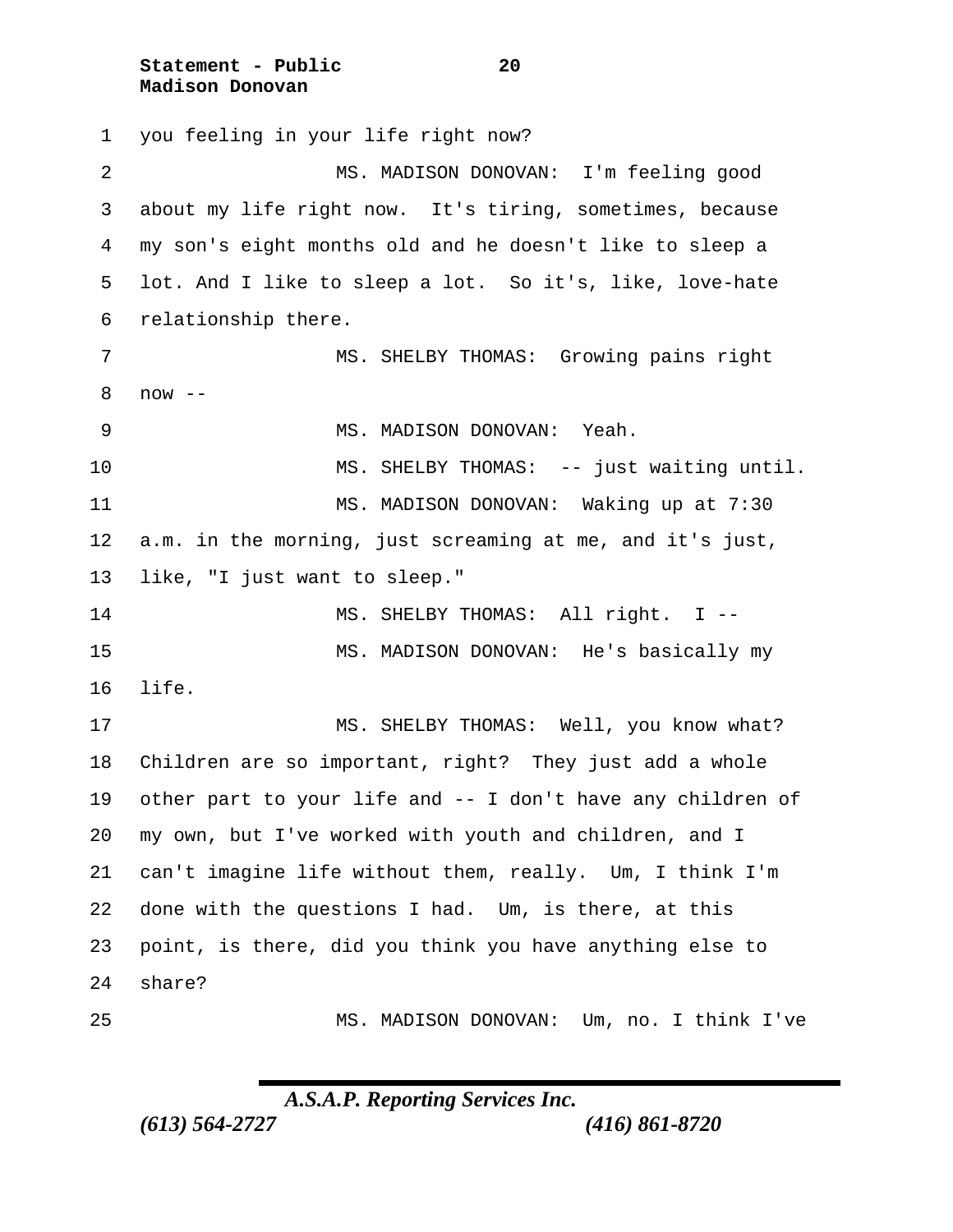**Statement - Public 21 Madison Donovan**

 basically spilled my heart out. MS. SHELBY THOMAS: And I hope you're not, you're feeling okay about that right now. MS. MADISON DONOVAN: Yeah. There's a few stories I forgot to mention about, like, sexual abuse, but I think I've shared a few, eh? MS. SHELBY THOMAS: Yeah. Yeah. You don't need to share them all and -- yeah. You've shared a lot and you've given some good information just about how, how you were treated and even the services in the Moncton area and clearly where there needs to be change. And so, I think this will be super useful to the commissioners and help them with recommendations. So I want to thank you, so much, for coming forward and sharing your story with us. This is so important and having your voices is just -- we need them. This is for every woman, the survivors, the families. And we couldn't do this work without you guys coming forward. So just, thank you so much. MS. MADISON DONOVAN: You're welcome. MS. SHELBY THOMAS: All right. I'm just gonna turn off all the devices. Um, that concludes the statement gathering session with Madison. It is 7:20 p.m. on February 14th, in Moncton, New Brunswick. --- Whereupon the statement concluded at 7:20 p.m. 

*A.S.A.P. Reporting Services Inc.*